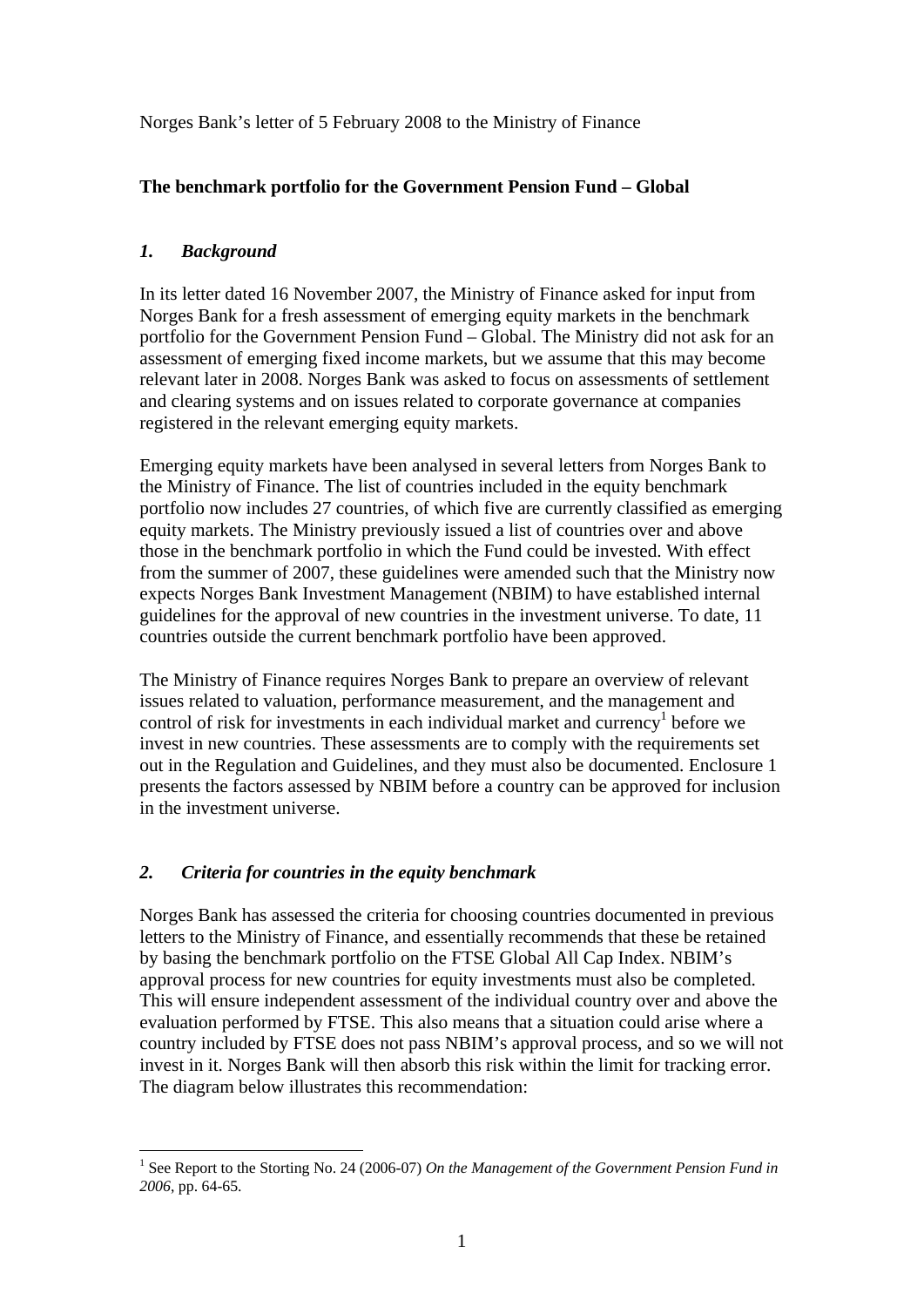

The countries which, based on this recommendation, are to be included in the current benchmark portfolio amount to just over 5 per cent of the current benchmark portfolio for equities. Norges Bank is of the opinion that such a procedure will be appropriate to ensure adequate evaluation before the Fund is invested in a new market.

Unlike in previous recommendations, Norges Bank does *not* recommend retaining the criterion that a new country must make a meaningful contribution to risk and returns. Investments in companies registered in emerging economies have traditionally been associated with greater volatility than in developed markets. This is an additional risk for which investors are normally rewarded with a higher expected return. However, Norges Bank believes that, if account is taken of correlation in volatility, and of the fact that emerging markets make up a relatively small part of the proposed benchmark universe, it cannot be argued definitively that they will make a "meaningful contribution to risk". At the same time, it is not unlikely that this situation will change over time, as emerging economies are experiencing stronger growth than developed economies. It therefore seems inappropriate to exclude emerging countries from the equity benchmark portfolio on the grounds that they would currently contribute only marginally to the benchmark portfolio's risk and return characteristics. Through its continuous assessment of the world's equity markets, NBIM will be free to decide which markets it actually invests in, and with which weights it invests within the limit for active risk.<sup>2</sup> In all circumstances, it is desirable to have as broad a benchmark index as possible.

In the following, we will discuss matters related to the recommendation that the equity benchmark be based primarily on the FTSE index. NBIM will also impose the additional condition that a country must be approved through NBIM's country approval process. Issues related to corporate governance and to settlement and clearing systems are given particular attention. We believe that the methodology behind the FTSE Global All Cap Index could provide an appropriate objective framework for the inclusion of emerging equity markets in the Fund's benchmark portfolio. Section 3 reports on the implications of this criterion.

1

 $2$  Maximum expected tracking error of 1.5 per cent.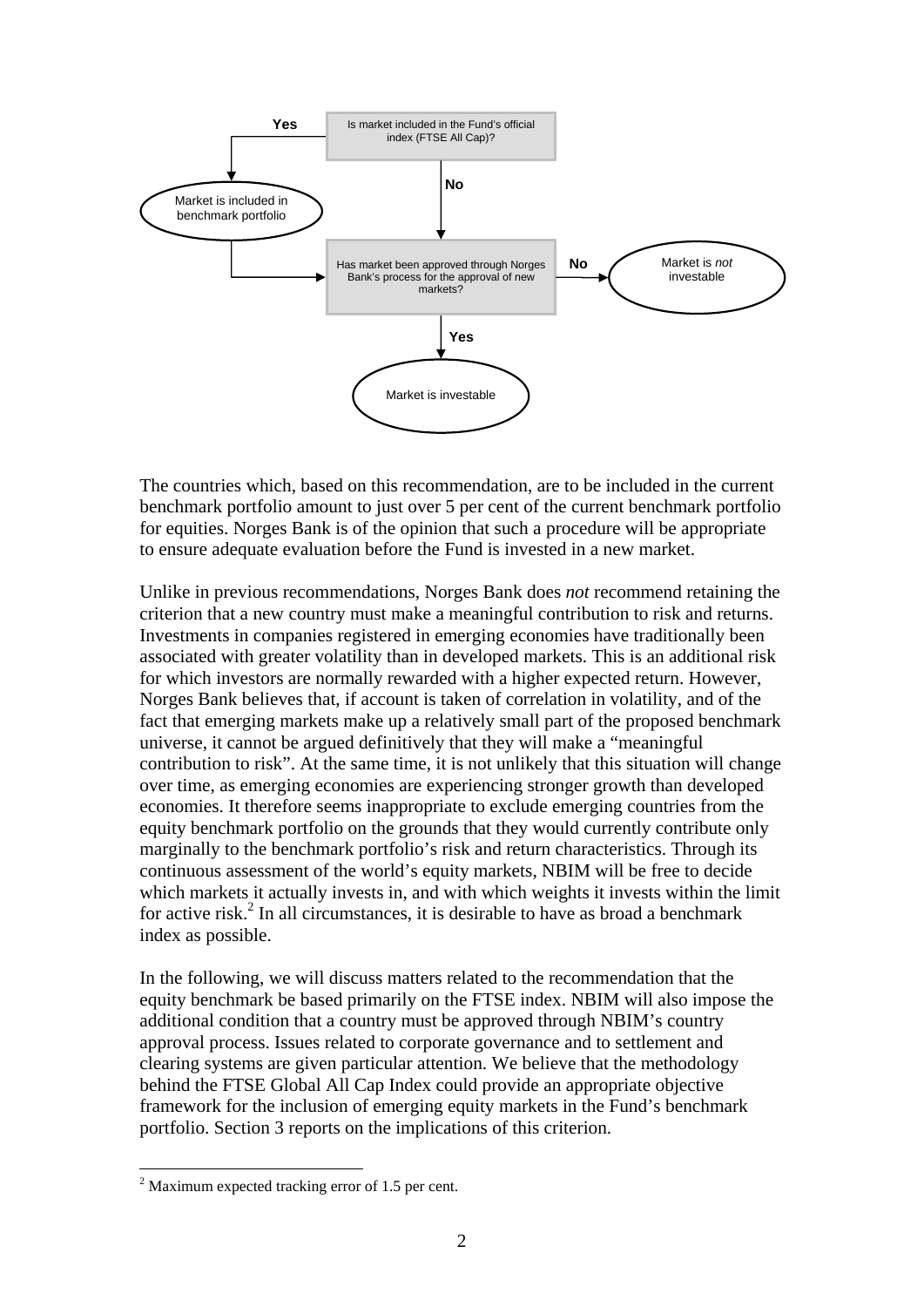NBIM conducts a thorough approval process before a new country is permitted. At present, only three of the markets in question have not already been approved for the Fund's investment universe. However, NBIM has begun the approval process for these markets too. Section 4 presents NBIM's approval process for new countries in the equity investment universe.

A transition to basing the Fund's benchmark index on the FTSE Global All Cap's current country list would mean expanding it to include another 19 emerging markets. Norges Bank has obtained information from external sources and performed analyses which support this recommendation. This material is summarised in Section 5 together with assessments of corporate governance issues and the impact of new markets on the Fund's risk and return characteristics. Section 6 summarises the matters discussed in the letter.

# **3.** *FTSE Global All Cap as a benchmark for the Fund's equity investments*

The official benchmark index for the equity portion of the Government Pension Fund – Global is composed of the FTSE Global All Cap regional indices. FTSE has been used as index supplier since the Fund first began investing in equities in 1998. FTSE is an independent index supplier. Investors worldwide have invested very considerable sums in equity markets with FTSE indices as their benchmark. As a result, FTSE's methodology attracts considerable attention in financial markets. This being the case, FTSE works continuously on evaluating which countries are to be included in its equity indices.

FTSE operates with three categories of country in its indices: Developed, Advanced Emerging and Secondary Emerging. An annual review process ensures that these categories always reflect real market conditions in the individual countries.<sup>3</sup> Countries which do not fall into any of these three categories are deemed uninvestable in the light of the criteria for the individual marketplace. For the record, it should be noted that other index suppliers do also have indices covering this category of market (frontier markets). These are typically small and illiquid with poor market functionality even by the standards of emerging markets.

FTSE attaches importance to gross national income per capita and market capitalisation in its assessment of the individual countries to be included in the index. In addition, FTSE attaches importance to four key areas, which are divided in turn into various criteria. These four main areas are $4$ :

- Market and regulatory environment
- Custody and settlement
- Dealing landscape
- Derivatives market

1

 $3$  See Enclosure 2 for the criteria which must be met in each particular category.

Enclosure 2 presents the actual evaluation matrices showing both the criteria used and the results for the individual country.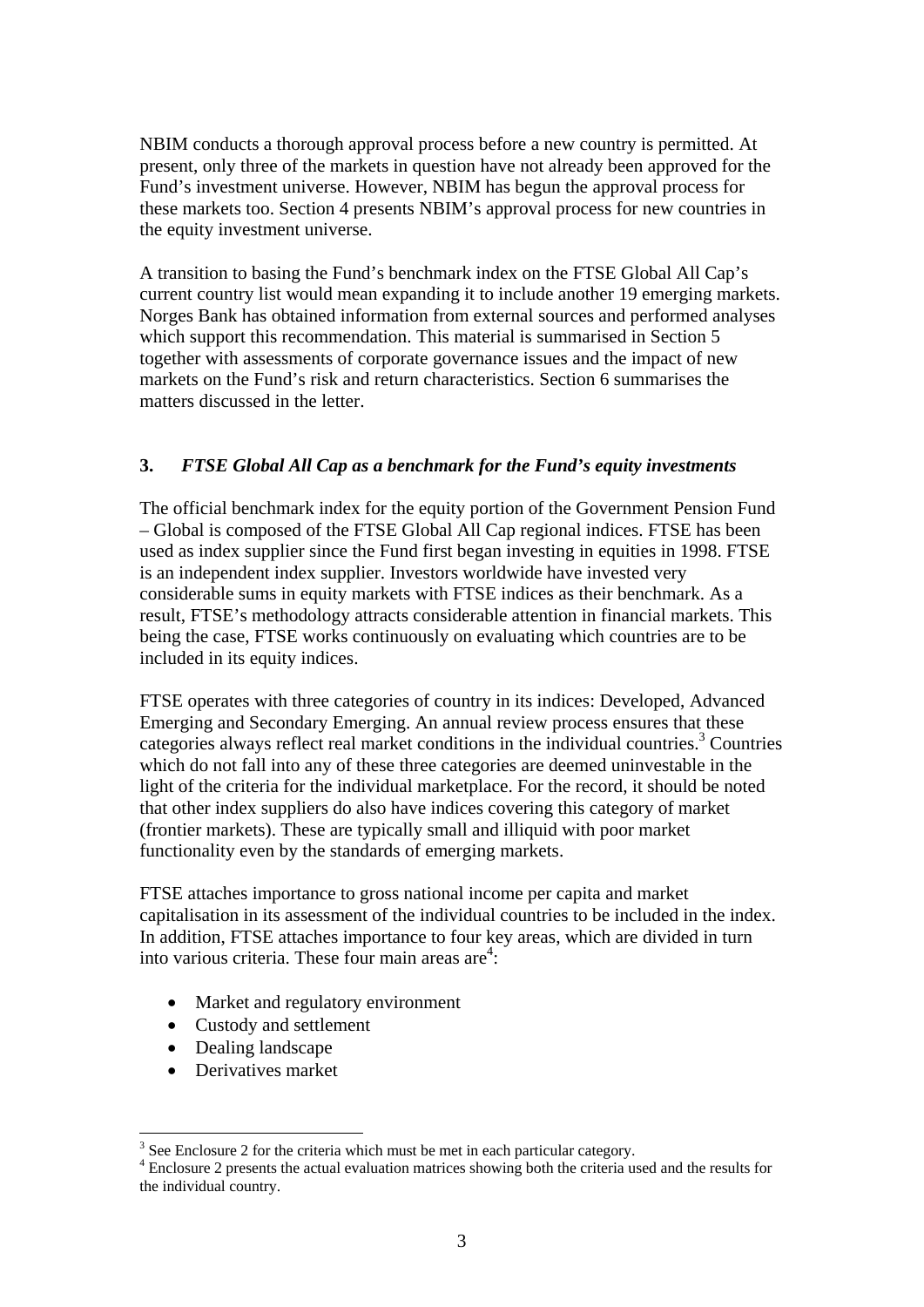The factors prioritised by FTSE in its classification of markets will generally also be covered by the process established by NBIM for the approval of new countries for the Fund. NBIM's process will naturally include more criteria of an operational nature to ensure manageable processing of all investments in its systems for risk and performance measurement. NBIM's approval process is presented in Section 4 below.

FTSE conducts an annual review of country classifications and announces any changes more than six months in advance. FTSE announced the results of its most recent annual review of country classifications on 20 September 2007.<sup>5</sup> Once the changes decided on have been implemented, the FTSE Global All Cap Index will include 47 countries<sup>6</sup> with the following classification:

- 24 countries classified as Developed
- 7 countries classified as Advanced Emerging
- 16 countries classified as Secondary Emerging

| <b>Developed</b>                                                                         | <b>Advanced</b><br><b>Emerging</b> | <b>Secondary</b><br><b>Emerging</b> |
|------------------------------------------------------------------------------------------|------------------------------------|-------------------------------------|
| Australia                                                                                | Brazil                             | Argentina                           |
| Belgium/Luxembourg                                                                       | Mexico                             | $\overline{\text{C}}$ hile          |
| Canada                                                                                   | Poland**                           | Colombia                            |
| Denmark                                                                                  | South Africa                       | <b>Egypt</b>                        |
| Finland                                                                                  | South Korea                        | <b>Philippines</b>                  |
| France                                                                                   | Taiwan                             | India                               |
| Greece                                                                                   | Hungary**                          | Indonesia                           |
| Hong Kong                                                                                |                                    | China                               |
| Ireland                                                                                  |                                    | <b>Malaysia</b>                     |
| Israel*                                                                                  |                                    | <b>Morocco</b>                      |
| Italy                                                                                    |                                    | <b>Pakistan</b>                     |
| Japan                                                                                    |                                    | Peru                                |
| Netherlands                                                                              |                                    | <b>Russia</b>                       |
| New Zealand                                                                              |                                    | <b>Thailand</b>                     |
| Portugal                                                                                 |                                    | <b>Czech Republic</b>               |
| Singapore                                                                                |                                    | <b>Turkey</b>                       |
| Spain                                                                                    |                                    |                                     |
| UK                                                                                       |                                    |                                     |
| Switzerland                                                                              |                                    |                                     |
| Sweden                                                                                   |                                    |                                     |
| Germany                                                                                  |                                    |                                     |
| US                                                                                       |                                    |                                     |
| Austria                                                                                  |                                    |                                     |
| *Upgraded to Developed from June 2008<br>** Upgraded to Advanced Emerging from June 2008 |                                    |                                     |

Countries in the FTSE Global All Cap Index (excluding Norway)

The 19 countries not currently included in the Government Pension Fund – Global's benchmark portfolio are shown in bold type in the table above. Of these 19 countries,

1

<sup>&</sup>lt;sup>5</sup> FTSE also publishes a watch list. At present, Chinese A-shares are on this list for possible reclassification as Secondary Emerging. Both South Korea and Taiwan are on watch for possible upgrade to Developed status. When it comes to possible downgrades, Greece is on watch for possible reclassification as Advanced Emerging, while Pakistan is on watch for exclusion from the FTSE Global All Cap Index.

<sup>&</sup>lt;sup>6</sup> Luxembourg has been merged with Belgium in line with FTSE practice.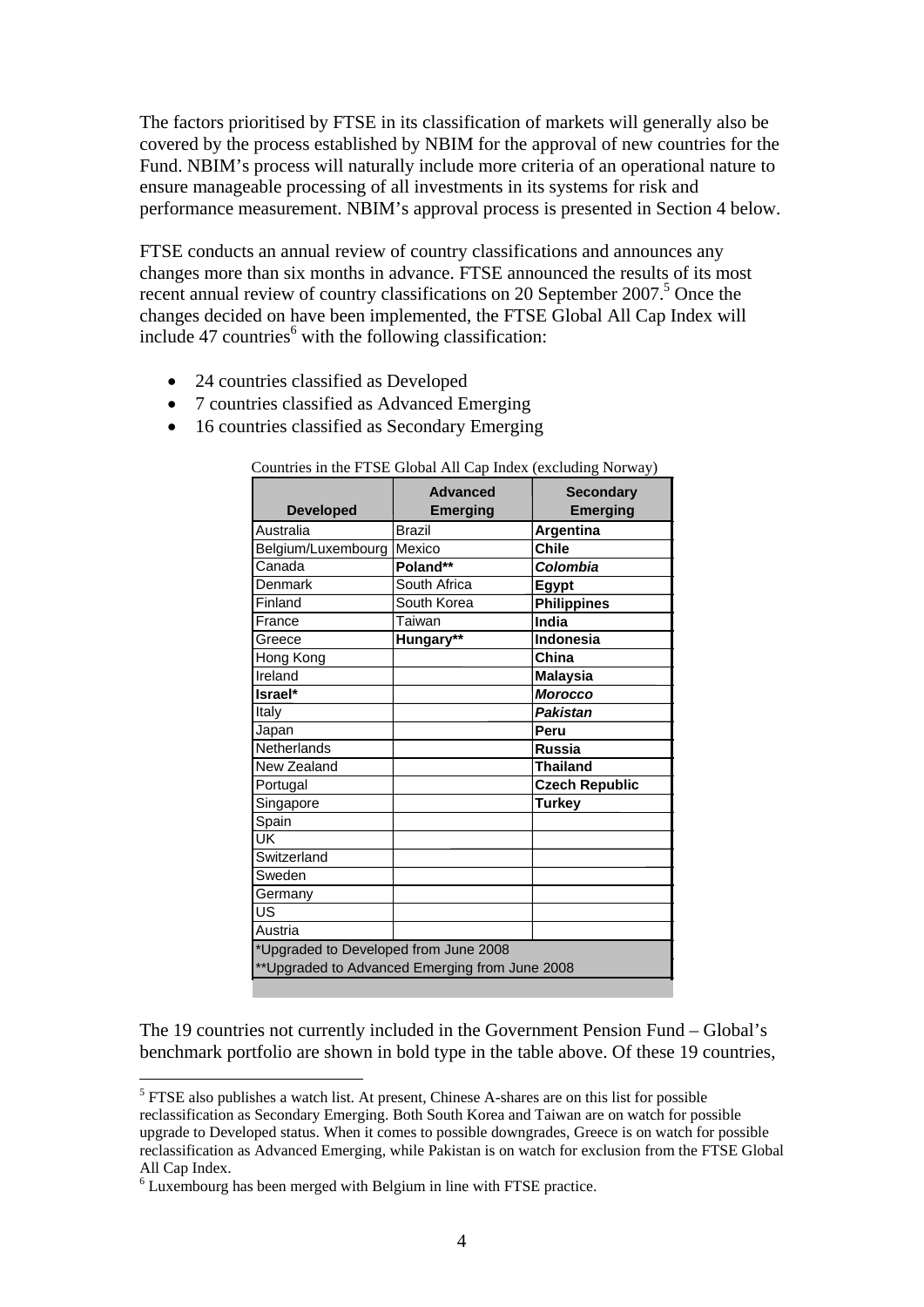there are three (Colombia, Morocco and Pakistan) which, as at January 2008, have not been through NBIM's process for the approval of new countries for the investment universe.

Chinese H-shares (Hong Kong) are included in the current benchmark index for the Fund. Chinese B-shares are also permitted in the Fund's investment universe. The market for Chinese B-shares is included in the FTSE Global All Cap Index, but Chinese A-shares are not. In 2006, Norges Bank was awarded the status of Qualified Foreign Institutional Investor (QFII) by the Chinese authorities, which is a condition for being able to invest in Chinese A-shares. Such investments also require the award of an investment quota from the State Administration of Foreign Exchange (SAFE). It is not yet clear when Norges Bank will be awarded such a quota.

Norges Bank recommends that the benchmark portfolio for the Fund's equity investments should, in the first instance, include all of the countries included in the FTSE Global All Cap Index (other than Norway) for as long as this is the Fund's official benchmark index. This will ensure a process of continuous evaluation of how the individual markets are developing in terms of investability for a fund such as the Government Pension Fund – Global. By using FTSE's indices, the benchmark portfolio already follows FTSE's methodology when it comes to the inclusion of individual companies and the classification of these companies (by sector and size, for example), and it seems natural to use this approach for permitted markets as well.

# *4. NBIM's process for the approval of new countries in the equity investment universe*

Norges Bank is proposing that inclusion of a country in the FTSE Global All Cap Index is necessary and sufficient for that country to be included in the Government Pension Fund – Global's benchmark portfolio. However, NBIM will also perform an independent evaluation of a country's suitability in terms of having markets which are open to foreign investors, legislation which protects investors' rights, and settlement systems which meet various minimum requirements. Furthermore, NBIM's process for the approval of new countries in the equity investment universe must ensure the readiness of all internal systems and procedures.

As mentioned above, NBIM has approved all bar three (Colombia, Morocco and Pakistan)<sup>7</sup> of the countries which are currently included in the FTSE Global All Cap Index but not in the Fund's proposed benchmark portfolio. This means that they have been evaluated using NBIM's process for the approval of new countries. A new country is approved by the Executive Director of NBIM once the individual areas for review have been approved by the relevant departmental managers. The areas reviewed in this process can be divided into the following main categories:

- Summary and main conclusions
- Market regulation, documentation requirements and trade flows
- Data availability

1

• Requirements for investment guidelines

 $<sup>7</sup>$  However, the approval process for these countries is currently under way.</sup>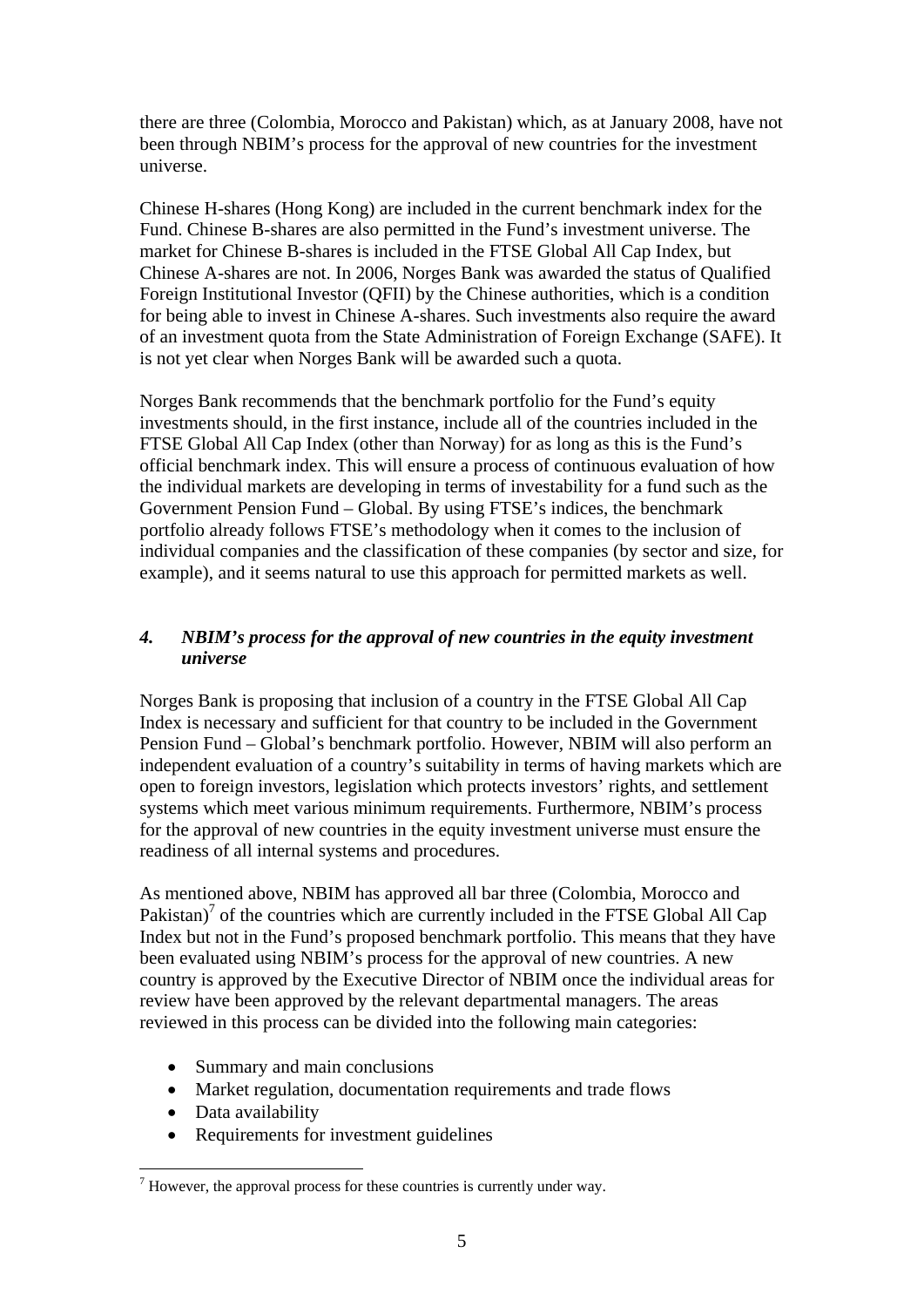- Transaction execution, costs and taxes
- Settlement and custody
- Performance measurement and accounting
- Administration of investments
- Risk management and reporting
- Implementation plan
- Evaluation and approval

As part of this approval process, NBIM obtains information about the market in question from a number of external sources. This includes a description of local market regulation and assessments of the quality of settlement and custody systems. An approval document is prepared for each individual market. The approval process normally takes one to two months.

## *5. Assessment of other factors*

## *Macroeconomic and political conditions*

Previous letters from Norges Bank about new countries in the benchmark portfolio have also discussed matters related to macroeconomic and political stability. However, there has been no definition of what requirements the individual markets must meet in order to be included in the Fund's benchmark portfolio. Norges Bank assumes that the Ministry of Finance itself will assess the level of importance to be attached to these factors when defining the equity benchmark for the Government Pension Fund – Global. We refer to the information on potential sources and indicators in this area presented in previous correspondence. Otherwise, we would stress that an evaluation of macroeconomic and political conditions will typically be an integral part of any investment decision.

## *Size and liquidity*

Previous letters have discussed matters related to new countries in the benchmark portfolio having to be of a certain size. This has been justified by operational factors and the fact that small markets will contribute only marginally to diversifying the Fund. After more than a decade of global equity management, Norges Bank believes that it is not necessary to restrict the number of countries in the benchmark portfolio on these grounds. Norges Bank also believes that small markets should not be excluded on the basis of limited diversification characteristics. It seems more appropriate to base the benchmark portfolio on the markets included at any given time in the FTSE Global All Cap Index.

The liquidity of each individual market is assessed continuously by NBIM and is an integral part of its investment philosophy for generating the maximum possible return on its investments. Of the new markets not already approved for the Fund's investment universe through the process for the approval of new countries, there are four which, based on FTSE's criteria, are not as liquid as the others: Argentina, Colombia, Peru and Morocco. With the current investment strategy, these countries will make up less than 0.2 per cent of the Fund's overall benchmark portfolio. Furthermore, their market capitalisation is concentrated between a relatively small number of companies. NBIM will therefore be able to take the time it takes to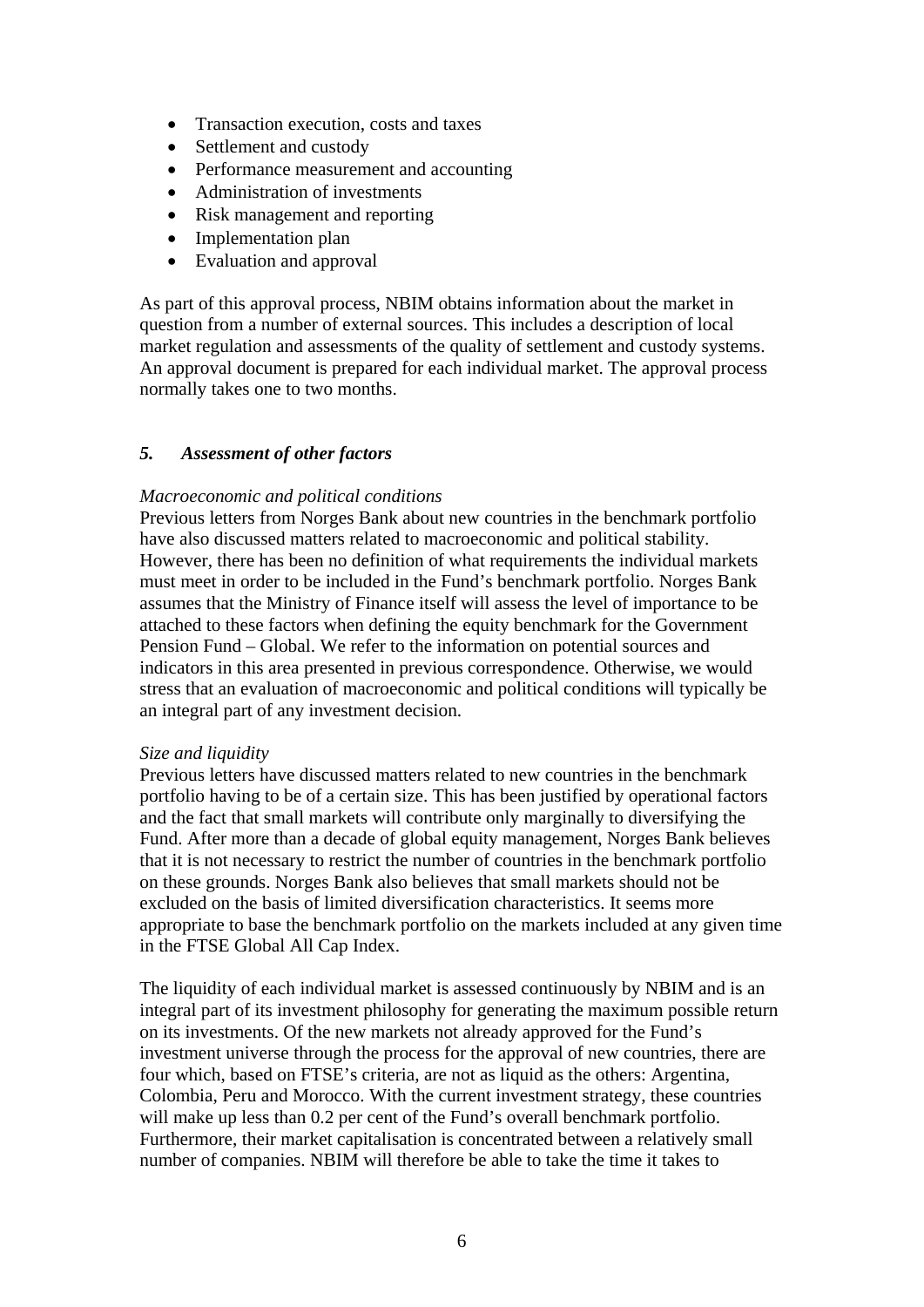establish the desired weight in these companies without this impacting appreciably on the level of tracking error.

#### *Settlement systems*

<u>.</u>

For a global investor, it is very important to assess the quality of settlement systems and the safeguards provided by financial markets legislation in each country. The markets must also meet certain requirements to be included in the investment universe. Generally speaking, settlement risk is higher in emerging markets than in developed markets. Furthermore, the legal framework in emerging markets is typically less adequate. This is quite clear from the assessment performed by FTSE (see Enclosure 2).

Norges Bank has obtained up-to-date updated assessments from the evaluation systems of its two global custodians: JPMorgan Chase  $\text{(JPM)}^8$  and Citibank<sup>9</sup>. These institutions' operations give them an in-depth insight into the settlement systems in each individual country. When these institutions assess the risk associated with settlement and clearing systems in a particular country, they often start from established best practice standards based on SEC (Rule 17f-7) or BIS requirements. The table below shows how each of the 19 new markets are rated by JPM and Citibank:

<sup>&</sup>lt;sup>8</sup> This score is an average of JPM's assessment of eight factors: trade matching, settlement type, securities type, depository, failure provisions, settlement cycle, regulatory oversight, and securities legal framework, where 1 is best and 3 is worst.

 $9$  This score is based on the SEC's requirements for an eligible securities depository (Rule 17f-7). Definitions:

<sup>1=</sup> Depositories have well-established and tested functions, often with tangible central bank/government support. Potential issues in evaluation factors are few, if any, and do not present cause for concern.

<sup>2=</sup> Depositories have acceptable measures in place for the factors evaluated, but may present one or more shortcomings that highlight a need for improvement in relation to the evaluation criteria. In some cases, a specific risk is balanced by better than average evaluations of other relevant factors.

<sup>3=</sup> Depositories exhibit above-average risk conditions in one or more evaluation factors. Investors are left relatively unprotected. The likelihood of depository performance issues is uncomfortably high; mechanisms to contain their effects may be inadequate.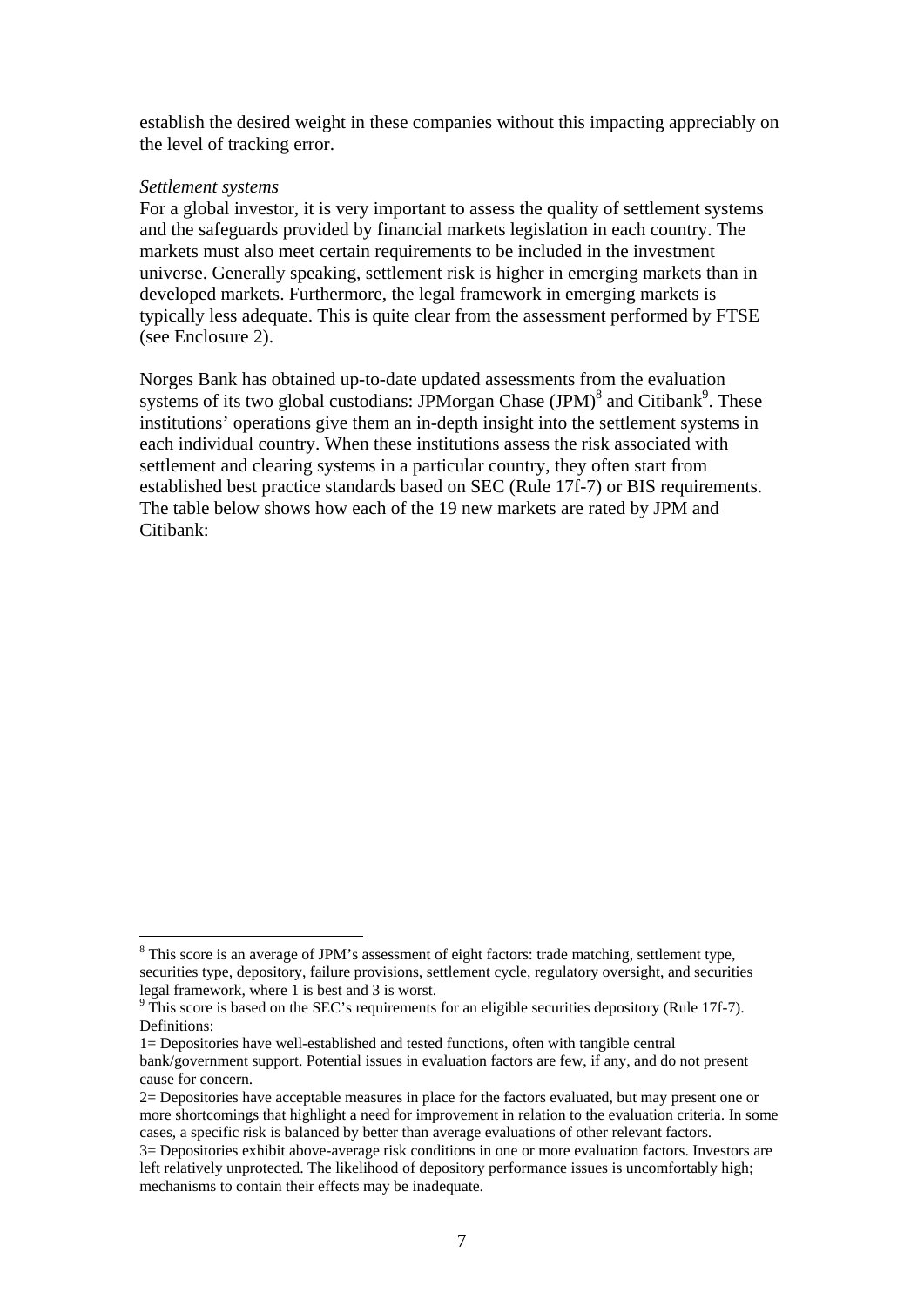| <b>Market</b>      | <b>FTSE classification classification classification</b> | <b>JPM</b> | <b>Citibank</b> |
|--------------------|----------------------------------------------------------|------------|-----------------|
| <u>Argentina</u>   | <b>Secondary Emerging</b>                                | 1.6        | 3               |
| Chile              | Secondary Emerging                                       | 1.4        |                 |
| <u>Colombia</u>    | Secondary Emerging                                       | 2.1        |                 |
| <u>Eavpt</u>       | Secondary Emerging                                       | 2.0        |                 |
| <u>Philippines</u> | <b>Secondary Emerging</b>                                | 2.0        |                 |
| <u>India</u>       | <b>Secondary Emerging</b>                                | 1.8        | $\overline{2}$  |
| <b>Indonesia</b>   | Secondary Emerging                                       | 1.5        | 3               |
| <u>Israel</u>      | Developed                                                | 2.0        |                 |
| China              | Secondary Emerging                                       | 1.6        |                 |
| <u>Malaysia</u>    | Secondary Emerging                                       | 2.0        | $\overline{2}$  |
| <u>Morocco</u>     | <b>Secondary Emerging</b>                                | 1.6        | $\overline{2}$  |
| <b>Pakistan</b>    | Secondary Emerging                                       | 2.5        | 3               |
| <b>Peru</b>        | Secondary Emerging                                       | 1.8        |                 |
| <b>Poland</b>      | Advanced Emerging                                        | 1.6        |                 |
| <u>Russia</u>      | Secondary Emerging                                       | 2.9        |                 |
| <u>Thailand</u>    | <b>Secondary Emerging</b>                                | 1.6        |                 |
|                    | <b>Czech Republic</b> Secondary Emerging                 | 1.8        | $\overline{2}$  |
| <u>Turkey</u>      | Secondary Emerging                                       | 1.5        | 3               |
| <u>Hunqarv</u>     | <b>Advanced Emerging</b>                                 | 1.4        |                 |

Both JPM and Citibank give markets a score from 1 to 3, where 1 is best. Based on JPM's criteria, only three markets score less than 2: Colombia, Pakistan and Russia. Citibank finds that Argentina, Indonesia, Pakistan and Turkey are the countries in the FTSE Global All Cap universe with the weakest settlement systems. These three countries perform much better in JPM's classification, which takes account of a somewhat broader set of criteria. It should be stressed that this type of evaluation is relatively subjective and liable to change. The underlying trend is towards better and more secure settlement systems in the individual markets, because this promotes larger capital inflows and so a better basis for economic growth. Norges Bank therefore believes that the sum of the continuous evaluation and monitoring achieved through the proposed criteria for countries in the benchmark portfolio, and the objectives and other control measures on the part of the portfolio manager, is sufficient for there not to be a need to establish a minimum requirement for the settlement system in each individual market.

### *Requirements for financial markets legislation*

Besides the assessments performed by FTSE, Norges Bank has carried out an independent assessment of financial markets legislation in all of the markets in question. A summary of key features in areas such as market structure, market regulation, tax system and supervisory arrangements in each country can be found in Enclosure 3. Norges Bank has not, in this context, performed a separate evaluation of potential aspects of reputational risk due to investment in particular countries. Information about such matters will be available from sources such as Transparency International if the Ministry of Finance wishes to prioritise this in its assessment.

In short, all markets have established a body of legislation which regulates key aspects of the financial market, as well as supervisory arrangements which ensure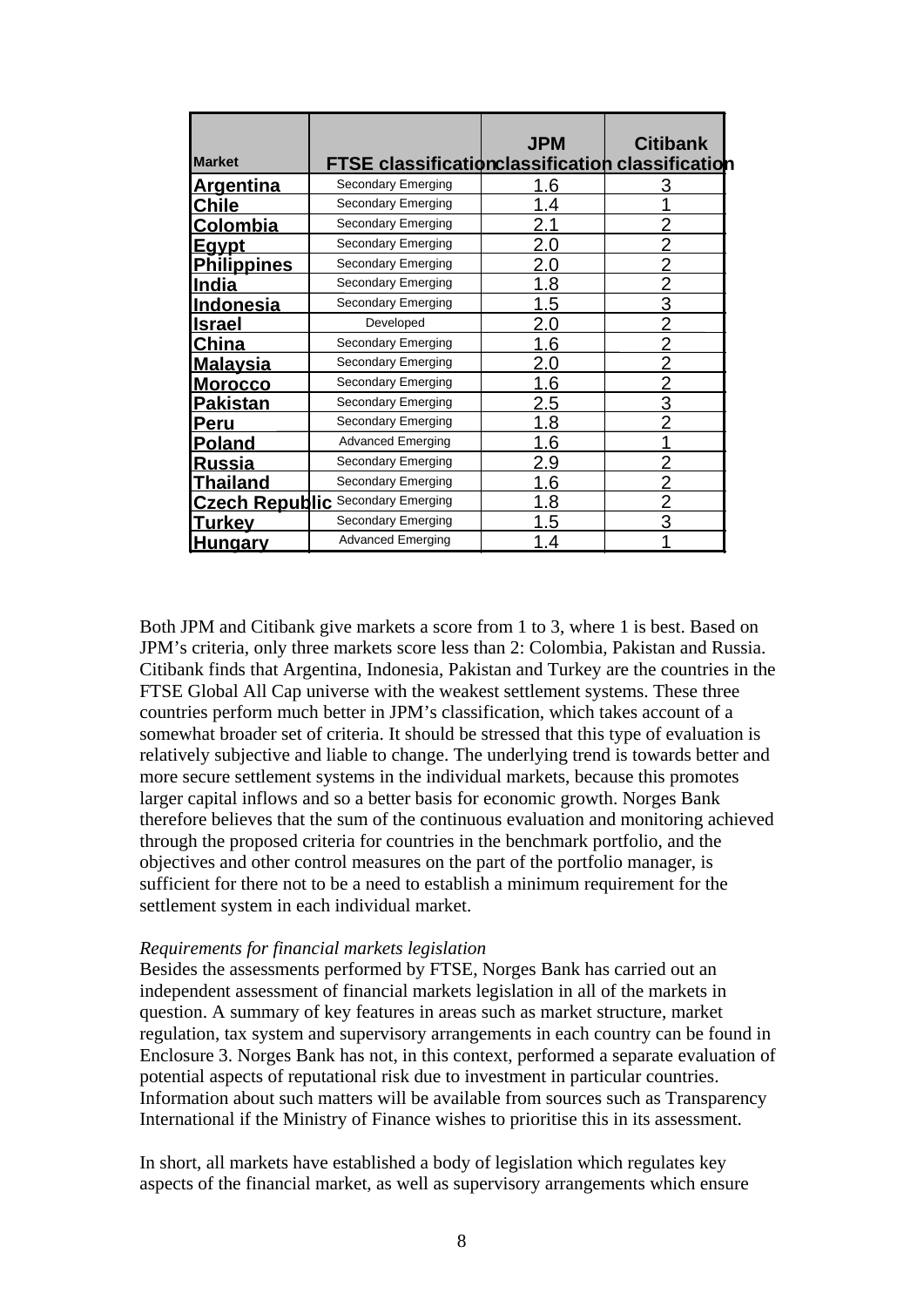monitoring of markets and market players in a way which is considered adequate for NBIM to invest in these markets. This material therefore largely confirms the assessments performed by FTSE – and this further supports the recommendation to include these markets in the benchmark portfolio.

In line with the established procedure, NBIM will perform a separate process for the approval of each individual country in connection with investment being permitted in new markets. This process will also cover the countries already included in the benchmark portfolio. Besides the information which has been produced (see Enclosure 3), this process will involve thorough assessment of all factors mentioned in Section 4 of this letter.

#### *Corporate governance issues*

The Ministry of Finance has also asked Norges Bank to report specifically on corporate governance issues.

NBIM exercises ownership rights for the Government Pension Fund – Global and Norges Bank's foreign exchange reserves. As the basis for this work, we analyse companies' governance structure, protection of shareholder rights, observance of human rights, environmental issues and other matters related to their activities which impact on the sustainability of both the companies and the portfolio.

We would point out that a country assessment already takes into account a number of governance criteria, such as the existence of a well-functioning market, settlement systems, political and macroeconomic stability, and legal safeguards when investing in the market. In addition, corporate governance issues in emerging markets will more naturally form part of the individual portfolio manager's risk assessments at company and sector level than of an assessment of whether or not to invest in the market at all.

Norges Bank believes that corporate governance criteria should not be a deciding factor in whether or not markets are included in the investment universe or the benchmark portfolio. We are of the opinion that good corporate governance can best be promoted through presence and engagement, and that this will mainly concern company-specific matters. Nor, in practice, has corporate governance been a criterion to date in the exclusion of markets from the investment universe or the benchmark portfolio.

If corporate governance is to be a factor, the challenge will be deciding which criteria are to be assessed, and what standards a country's rules must meet for them to be deemed adequate. If we are in a position to establish such standards, it has to be assumed that several countries which have already been approved, both within and outside the current benchmark portfolio, may be less functional than the potential new countries. In addition, individual companies' articles of association may ensure standards of corporate governance which exceed the requirements of the country's legislation, in which case a country-based assessment will be of little relevance. It would be unfortunate to have to exclude a potential investment in a company with articles of association which afford adequate protection of shareholder rights simply because the company is registered in a country with an inadequate regulatory framework.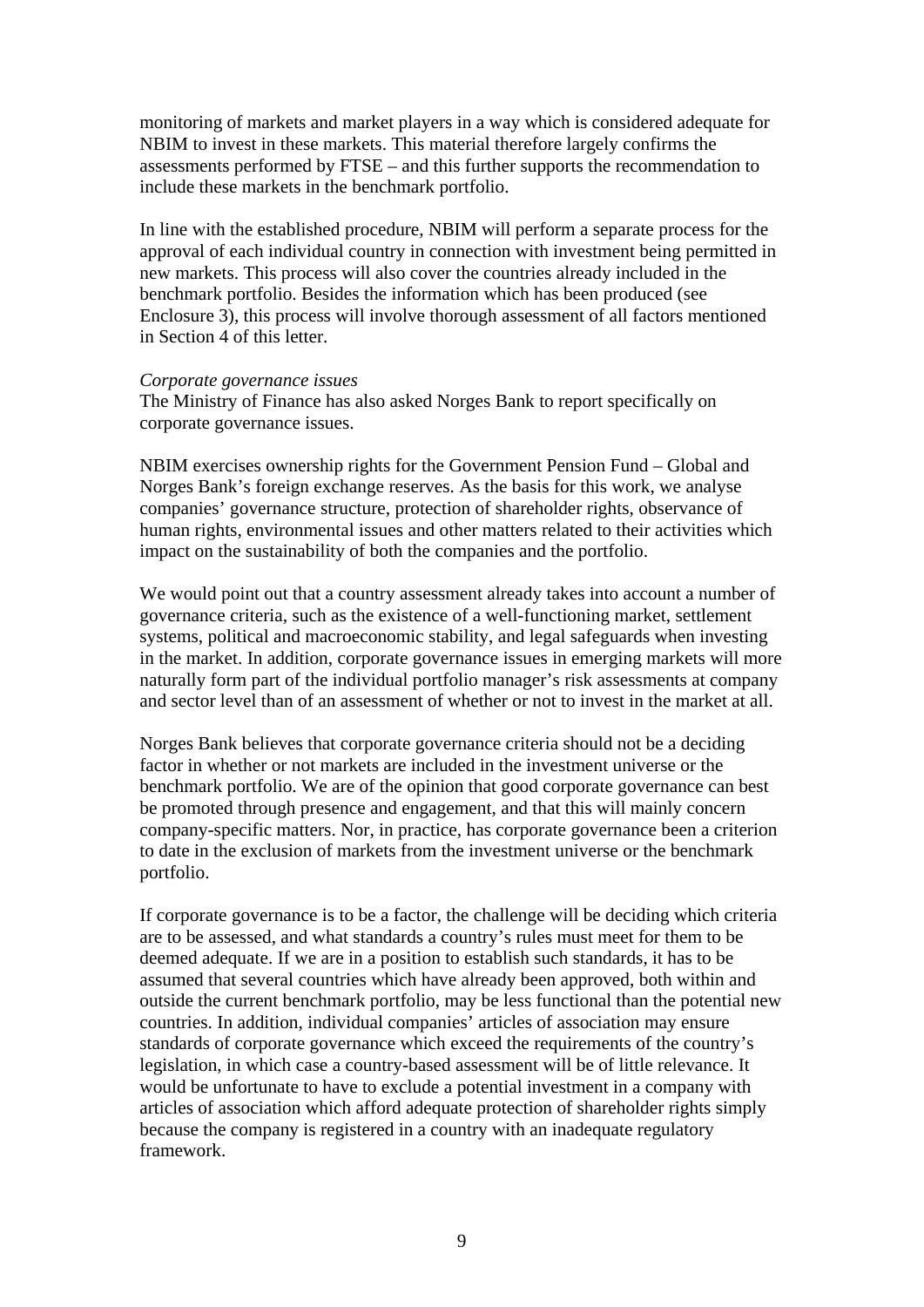There is the same challenge when it comes to matters of human rights and the environment. A limit would need to be established for what is defined as inadequate environmental regulation. Human rights are a well-known quantity, but there would still be a need to define the degree to which a country must respect them. If such questions and standards are to be assessed, this could come into conflict with the situation in countries already included in the investment universe and the benchmark portfolio. In addition, such issues will often be linked to sectors and companies rather than countries in general. A country-based assessment will therefore be inappropriate. It can also be added that, in today's global market, breaches of human rights, environmental regulations and anti-corruption rules will often take place in countries other than the one in which a company is registered. Again, a country-based approval process could prevent investment in companies with adequate governance.

The challenge associated with the exercise of ownership rights has been emphasised in previous correspondence on the inclusion of emerging markets in the Government Pension Fund – Global. NBIM already has access to the necessary information on all of the companies in the FTSE index. Even though the number of companies in the benchmark will grow by around 850, this is a relatively modest increase compared to the increase of around 4,500 companies resulting from the expansion of the equity benchmark to include the small-cap segment. Norges Bank believes that the proposed expansion as such is manageable within its current active ownership set-up. It therefore seems inappropriate to look more closely at corporate governance issues at country level at this stage.

#### *Risk and returns*

1

Emerging markets account for a relatively small part of the overall market capitalisation of global equity markets, and the impact on a fund such as the Government Pension Fund – Global will therefore be limited. This section analyses the risk and return characteristics of the equity benchmark portfolio resulting from the inclusion of emerging markets. This analysis uses historical return series for the FTSE All World Developed, FTSE All World Advanced Emerging and FTSE All World Secondary Emerging Indices<sup>10</sup>. The data run from 1994 to December 2007, and the US dollar has been used as base currency. Continuous rebalancing to the specified weights in the different markets is assumed. The weights used are based on market capitalisation in December 2007, adjusted for strategic weights. There is a 10 per cent weighting of emerging markets (5 per cent FTSE All World Advanced Emerging and 5 per cent FTSE All World Secondary Emerging) and a 90 per cent weighting of developed markets.

As can be seen from the table below, emerging markets were consistently more volatile than developed markets. Over the period as a whole, the risk in emerging markets, as expressed by the annual standard deviation, was 32 per cent higher than in developed markets. If we look at the different sub-periods, volatility in emerging markets was significantly higher in two and marginally higher in one.

 $10$  Medium- and large-cap companies are included, while small-cap companies are excluded. Small-cap companies accounted for about 12 per cent of the FTSE Global All Cap Index in December 2007. This is not believed to affect the conclusion from this analysis significantly, as the distribution between the different sizes of company is relatively similar in all three country categories.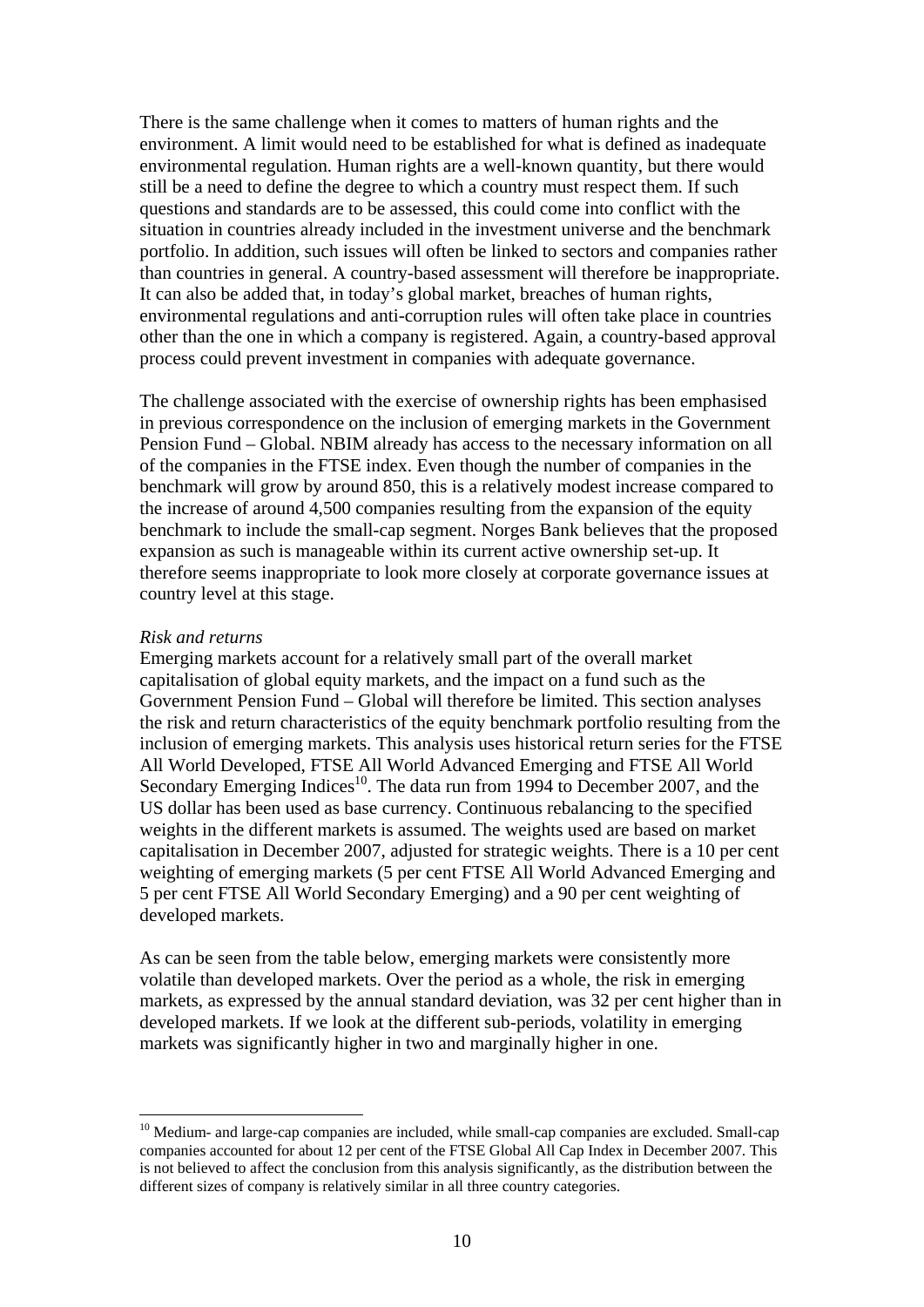|                               | Emerging<br>markets | Developed<br>markets |
|-------------------------------|---------------------|----------------------|
| Entire period                 | 17.1%               | 13.0%                |
| January 1994 to December 1998 | 17.9%               | 11.1%                |
| January 1999 to December 2003 | 16.6%               | 16.2%                |
| January 2004 to December 2007 | 16.6%               | 10.2%                |

Table 1: Annualised volatilities based on daily returns

Over the period 1994-2007 as a whole, the return on emerging markets was slightly lower than on developed markets. Closer analysis reveals that Advanced Emerging markets generated a slightly higher return than developed markets, and Secondary Emerging markets a slightly lower return.

|                               | Geometrical return |           | Arithmetical return |           |
|-------------------------------|--------------------|-----------|---------------------|-----------|
|                               |                    | Developed |                     | Developed |
|                               | Emerging markets   | markets   | Emerging markets    | markets   |
| Entire period                 | $9.0\%$            | 9.7%      | 8.6%                | 9.2%      |
| January 1994 to December 1998 | $-9.3%$            | 16.1%     | $-9.7%$             | 14.9%     |
| January 1999 to December 2003 | 16.8%              | 3.1%      | 13.0%               | 2.6%      |
| January 2004 to December 2007 | 25.9%              | 10.5%     | 31.0%               | 13.3%     |

Table 2: Annualised returns

If we look at the different sub-periods, emerging markets produced a significantly lower return in the first period, but significantly higher returns in the other two.

The correlation between the two types of market varied during the period.

| <b>Entire period</b>          | 0.51 |
|-------------------------------|------|
|                               |      |
| January 1994 to December 1998 | 0.37 |
| January 1999 to December 2003 | 0.52 |
| January 2004 to December 2007 | 0.78 |

Table 3: Correlation between return on emerging and developed markets based on daily price observations

Over the period as a whole, the correlation was 0.51. This is a low level, resulting in a good diversification effect at portfolio level. Although the volatility in emerging markets was significantly higher than in developed markets during the period, the risk in the benchmark index would not have increased had emerging markets been included. This applies both to the period as a whole and to the first two sub-periods. In the final sub-period (January 2004 to December 2007), the volatility of the benchmark index would have increased had emerging markets been included. The chart below suggests that the correlation between developed and emerging markets is increasing.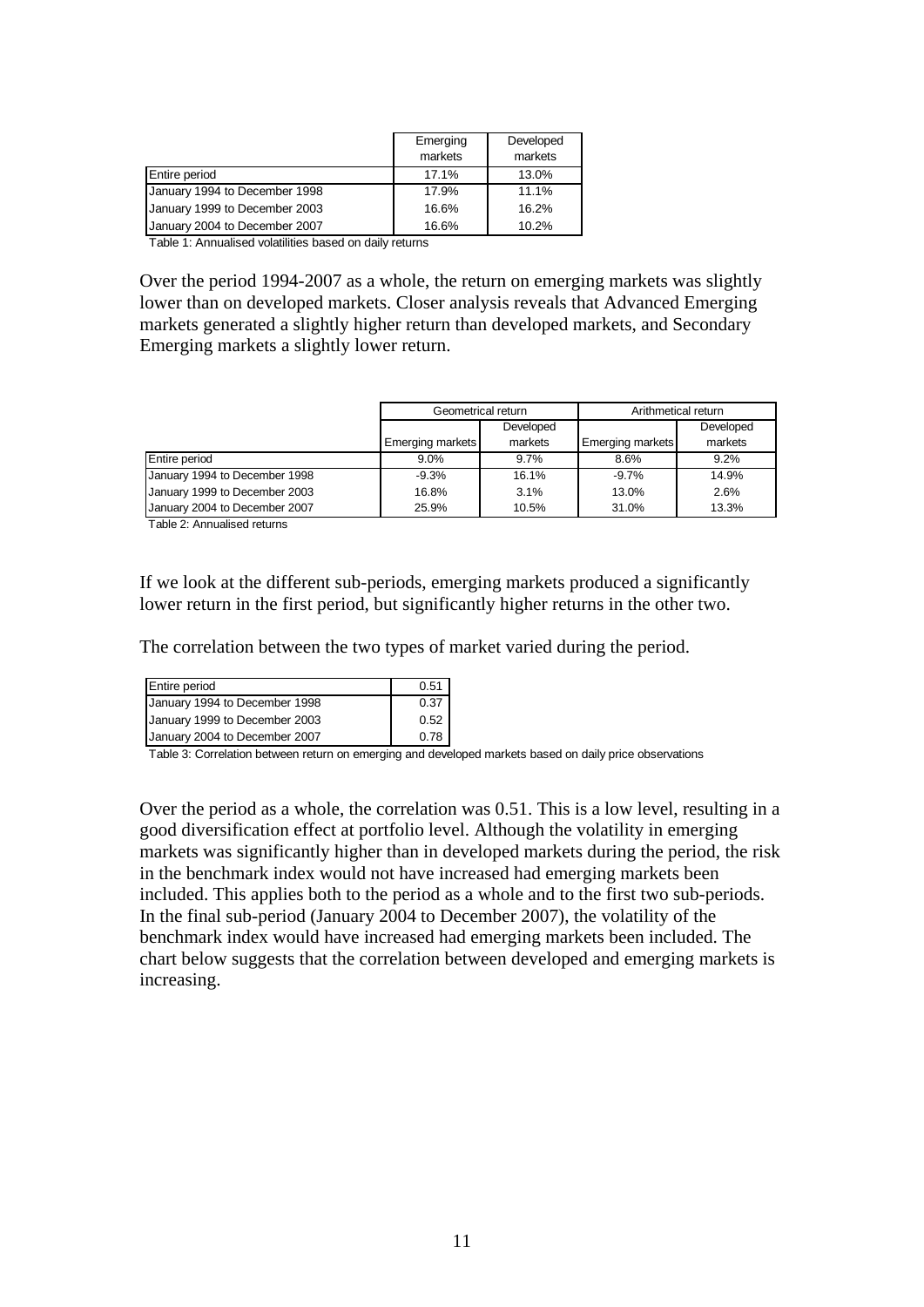

Rolling historical correlation

The table below shows the estimated annual volatility for a benchmark index which also includes emerging markets.

|                               | Emerging<br>markets | Developed<br>markets | "New" portfolio |
|-------------------------------|---------------------|----------------------|-----------------|
| <b>Entire period</b>          | 17.1%               | 13.0%                | 12.8%           |
| January 1994 to December 1998 | 17.9%               | 11.1%                | 11.0%           |
| January 1999 to December 2003 | 16.6%               | 16.2%                | 15.9%           |
| January 2004 to December 2007 | 16.6%               | 10.2%                | 10.3%           |

Table 4: Annualised volatilities based on daily returns

All forward-looking statements are subject to considerable uncertainty, but there are probably grounds to attach more importance to the latest data as a guide to future developments. Increased globalisation, growing similarities in industrial structure between emerging and developed markets, and the development of adequate settlement systems and legal frameworks could lead to a higher level of correlation. However, there will still be diversification effects from emerging markets which can be exploited to achieve a favourable risk-adjusted return. Based on historical data, a portfolio of both developed and emerging markets will be less volatile than a portfolio consisting solely of developed markets. Both the weighting of emerging markets and the diversification effect mean that their inclusion will have only marginal effects on the portfolio's risk profile.

## *6. Recommendation*

Norges Bank recommends that the benchmark portfolio for equities in the Government Pension Fund – Global be expanded to include all of the countries classified at any given time as Developed, Advanced Emerging or Secondary Emerging in the FTSE Global All Cap Index. The Bank is of the opinion that the assessments performed by FTSE when classifying markets is robust and sufficient for